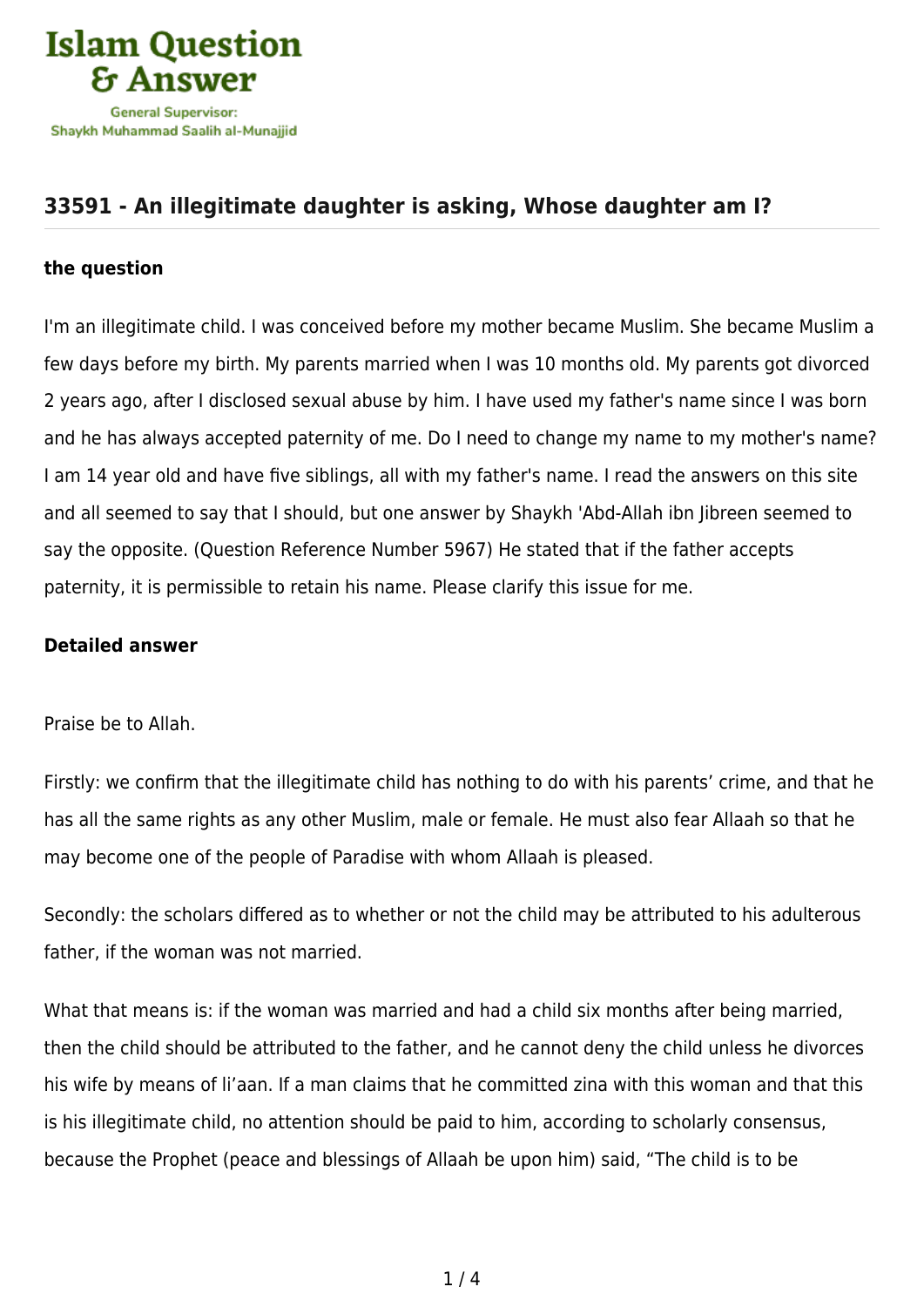

attributed to the husband and the adulterer deserves nothing." Narrated by al-Bukhaari, 2053; Muslim, 1457.

Ibn Qudaamah said: "The scholars were unanimously agreed that if a child is born to one man's wife, and another man claims it is his child, the child is not to be attributed to the latter. The difference of opinion arises when a child is born outside of marriage."

If the woman is not married, and she has a child as a result of zina, and the zaani (adulterer, man who committed zina) claims it is his child, should the child be attributed to him or not?

The majority of scholars are of the view that the child should not be attributed to him.

It was narrated from al-Hasan, Ibn Sireen, 'Urwah, al-Nakha'i, Ishaaq and Sulaymaan ibn Yassaar that the child should be attributed to him.

This was also the view favoured by Shaykh al-Islam Ibn Taymiyah (may Allaah have mercy on him).

Ibn Qudaamah also narrated this view from Abu Haneefah. He said: " 'Ali ibn 'Aasim narrated that Abu Haneefah said: If a man commits zina with a woman and she gets pregnant from him, I do not see anything wrong with him marrying her even though she is pregnant, so as to conceal her (sin), and the child will be his child." (al-Mughni, 9/122).

Ibn Muflih (may Allaah have mercy on him) said: Our shaykh [Ibn Taymiyah] favoured the view that a man may attribute to himself a child who is the result of zina with an unmarried woman. al-Furoo', 6/625

Ibn Qudaamah (may Allaah have mercy on him) said: The illegitimate child should not be attributed to the zaani according to the majority of scholars, but al-Hasan and Ibn Sireen said: he may be attributed to the zaani if the hadd punishment has been carried out on him, and he may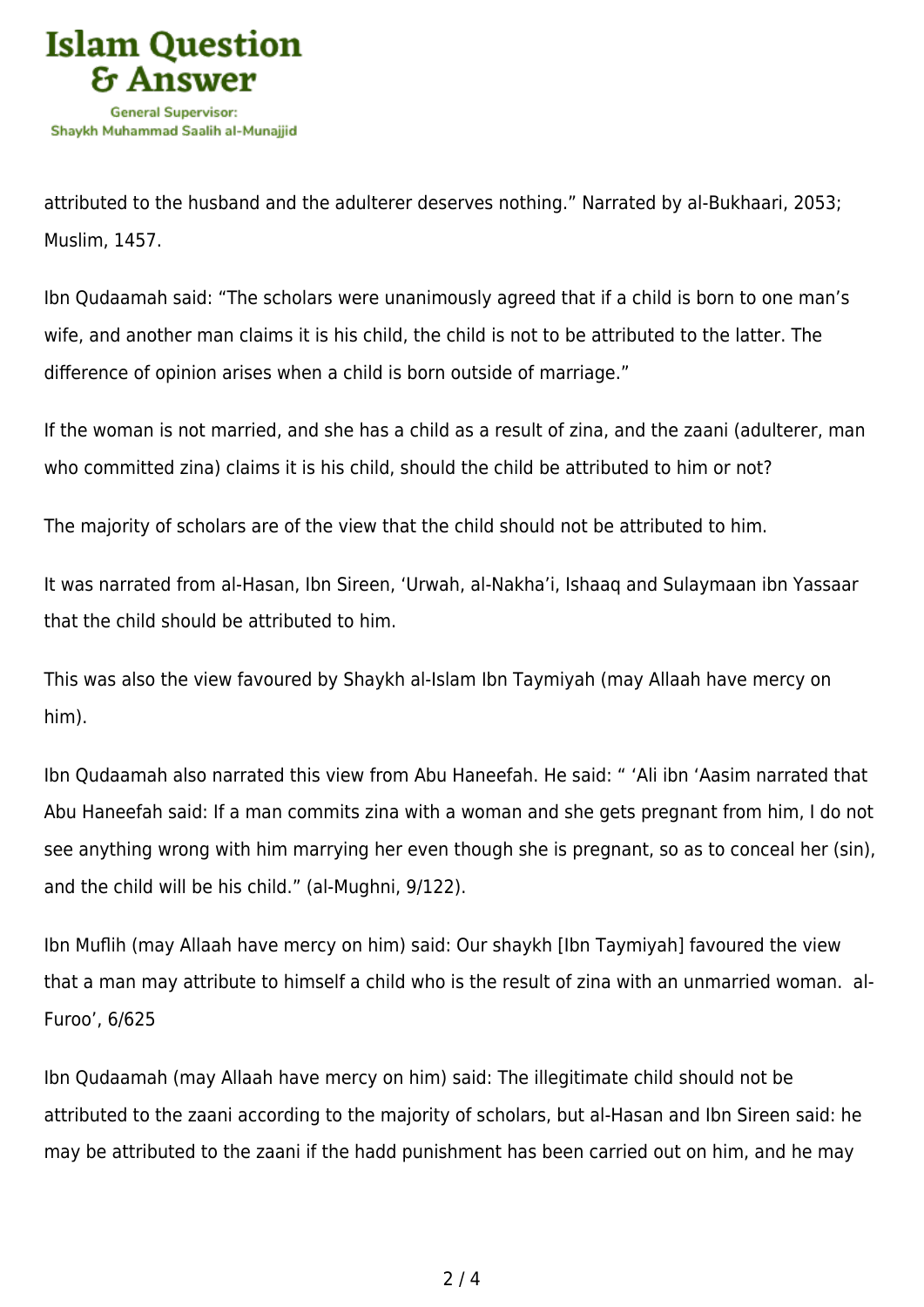

inherit from him. Ibraaheem said: He may be attributed to him if the hadd punishment of flogging has been carried out, or if he becomes the owner of the woman with whom he had intercourse. Ishaaq said: He may be attributed to him, and he quoted something similar from 'Urwah and Sulaymaan ibn Yassaar.

Shaykh al-Islam (Ibn Taymiyah) said: There are also two views among the scholars concerning the zaani claiming the child as his if the woman is not married. The Prophet (peace and blessings of Allaah be upon him) said: "The child is to be attributed to the husband and the adulterer deserves nothing." So he said that the child belongs to the husband, not the zaani. But if the woman is not married then this hadeeth is not applicable. 'Umar attributed children born in the jaahiliyyah to their fathers, but this is not the place to discuss this issue in detail.

## Al-Fataawa al-Kubra, 3/178

The majority of scholars quoted as evidence that the illegitimate child should not be attributed to the zaani the hadeeth narrated by Ahmad (7002), Abu Dawood (2265) and Ibn Maajah (2746) from 'Amr ibn Shu'ayb from his father from his grandfather who said: "The Prophet (peace and blessings of Allaah be upon him) ruled that whoever is born to a slave woman who was not owned by his father, or (was born to) a free woman with whom (the father) committed zina, then he cannot be attributed to him nor can he inherit, even if the one to whom he is attributed claims him as a son. He is the child of fornication whether his mother was a free woman or a slave."

This hadeeth was classed as hasan by al-Albaani in Saheeh Abi Dawood, and by al-Arna'oot in Tahqeeq al-Musnad. It was quoted as evidence by Ibn Muflih to support the view of the majority.

The Prophet (peace and blessings of Allaah be upon him) ruled that the illegitimate child should not be attributed to the zaani and could not inherit from him, even if the zaani claimed him as his child.